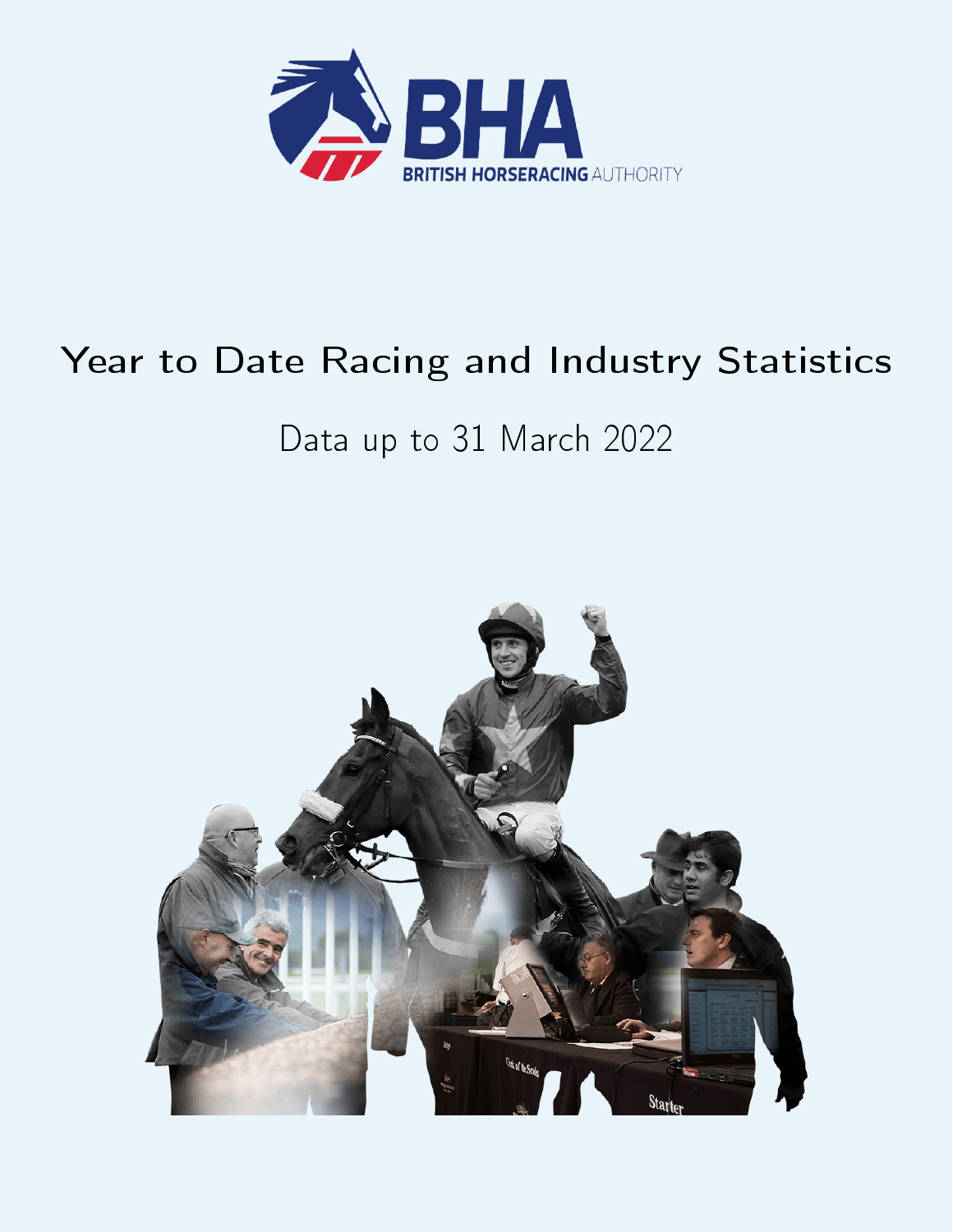# YTD Fixtures

`Mixed' Fixtures are recategorised as `Flat'.

#### Fixtures Programmed

| Code      | 2018         | 2019            | 2020          | 2021            | 2022            |
|-----------|--------------|-----------------|---------------|-----------------|-----------------|
| Flat Turf | $4(1.2\%)$   | $2(0.6\%)$      | $1(0.4\%)$    | $2(0.6\%)$      | $2(0.6\%)$      |
| Flat AWT  | 127(387%)    | 125(38.5%)      | $109(39.8\%)$ | $117(37.0\%)$   | 123 (38.8%)     |
| Jump      | $197(601\%)$ | 198 (60.9%)     | $164(59.9\%)$ | 197 (62 3%)     | 192(606%)       |
| Total     | 328 (100.0%) | 325 $(100.0\%)$ | 274 (100.0%)  | 316 $(100.0\%)$ | 317 $(100.0\%)$ |

### Fixtures Ran

| Code         | 2018         | 2019         | 2020           | 2021         | 2022         |
|--------------|--------------|--------------|----------------|--------------|--------------|
| Flat Turf    | $4(1.4\%)$   | $2(0.7\%)$   | NA (-)         | 2(0.7%)      | $2(0.6\%)$   |
| Flat AWT     | 128(437%)    | 122(415%)    | 114 $(46.2\%)$ | $123(438\%)$ | 121(387%)    |
| Jump         | 161(549%)    | 170 (57.8%)  | 133 (53.8%)    | 156(55.5%)   | 190 (60 7%)  |
| <b>Total</b> | 293 (100.0%) | 294 (100.0%) | 247 (100.0%)   | 281 (100.0%) | 313 (100.0%) |

### Abandoned & Additional Fixtures

An abandoned fixture is defined as a fixture in the original fixture list that was not run. A fixture switching surface is not considered an abandonment but switching code would be considered an abandonment.

An additional fixture is defined as a fixture that was ran but not included in the original fixture list. A fixture switching surface is not considered an additional fixture but switching code would be considered an additional.

| 'Abandonments a | 2018 | 2019 | 2020 | 2021 | 2022 | <b>Additionals</b> 2018 | $-2019$ | 2020 | 2021' | 2022. |
|-----------------|------|------|------|------|------|-------------------------|---------|------|-------|-------|
| Flat AWT        |      |      |      |      |      | Flat AWT                |         |      |       |       |
| Jump            | 43   |      |      | 50   |      | Jump                    |         |      |       |       |
| Total           | 48   | 40   | 38   | 51   |      | Total                   |         |      |       |       |

### Going

The going for the last turf race at each fixture.

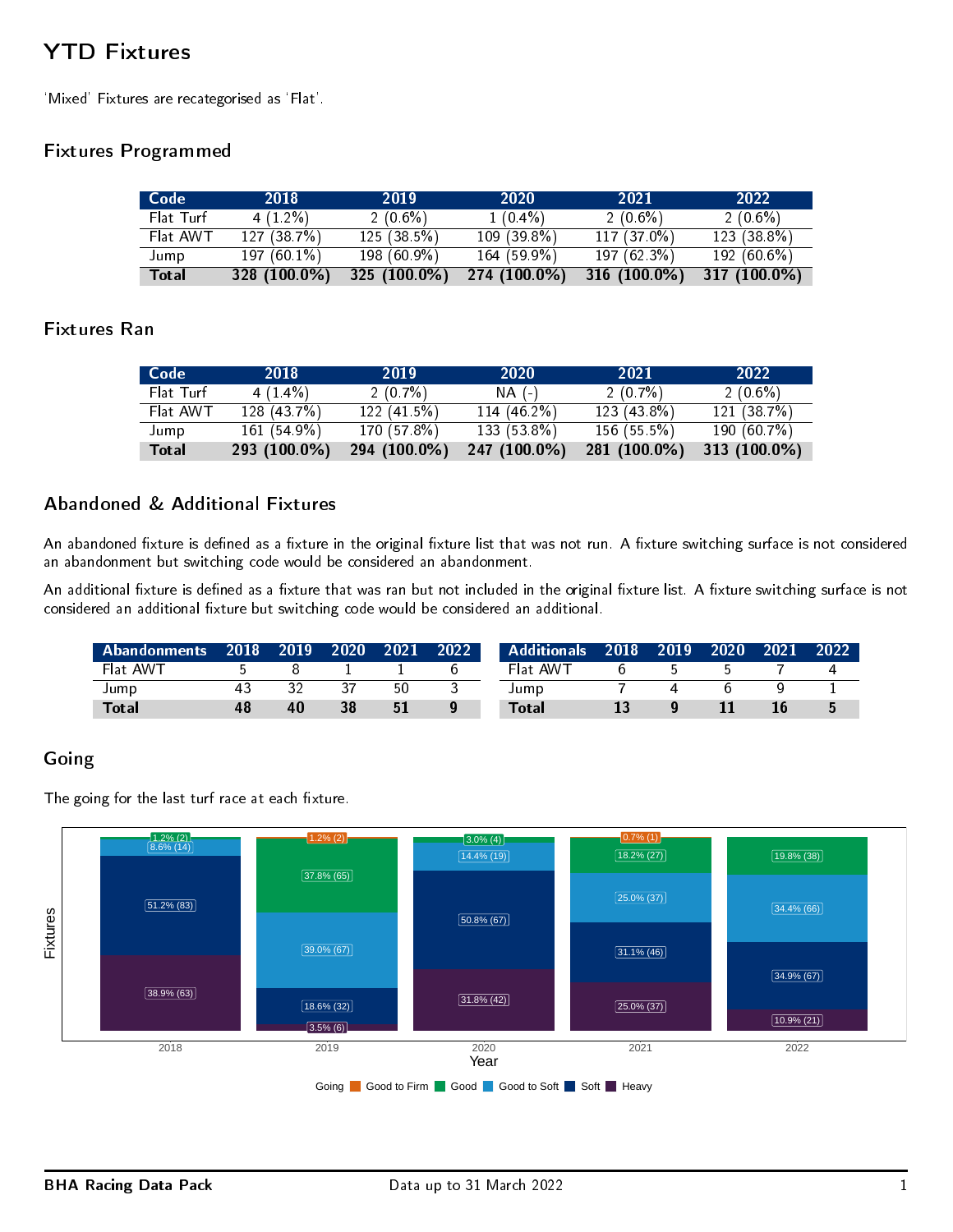# YTD Races

### Races Ran

| RaceType     | 2018           | 2019           | 2020          | 2021          | 2022          |
|--------------|----------------|----------------|---------------|---------------|---------------|
| Flat Turf    | $27(1.4\%)$    | 14 $(0.7%)$    | $NA$ (-)      | $16(0.8\%)$   | $16(0.7\%)$   |
| Flat AWT     | $885(444\%)$   | 820 (41.4%)    | 793 (46.7%)   | 936 (45.2%)   | 868 (39.5%)   |
| Chase        | 383 (19.2%)    | 410 (20.7%)    | 314(18.5%)    | 377 (18.2%)   | 483 (22.0%)   |
| Hurdle       | 566 $(28.4\%)$ | 613 $(31.0\%)$ | 491 (28.9%)   | 546 (26.4%)   | $706(321\%)$  |
| NHF.         | $104(5.2\%)$   | 90 $(4.5\%)$   | 78 (4 6%)     | 166 (8.0%)    | $92(4.2\%)$   |
| Hunter       | 29 $(1.5\%)$   | 32 $(1.6\%)$   | 22(1.3%)      | 31(1.5%)      | 32 $(1.5%)$   |
| <b>Total</b> | 1994 (100.0%)  | 1979 (100.0%)  | 1698 (100.0%) | 2072 (100.0%) | 2197 (100.0%) |

# Entries, Declarations, Eliminations & Non Runners



### Race Values

Total Race Values are shown as £ 000s.

| Metric/Code   | 2018       | 2019       | 2020     | 2021                         | 2022                         |
|---------------|------------|------------|----------|------------------------------|------------------------------|
| <b>Total</b>  | £ 27,507   | £ 25,529   | £ 22,138 | £ 21,941                     | £ 32,615                     |
| Flat Turf     | £ 595      | £ 320      |          | £329                         | £347                         |
| Flat AWT      | £ 8,783    | £ 6,984    | £ 6,517  | £ 6,949                      | £7,895                       |
| Jump          | £ 18,129   | £ 18,224   | £15,620  | £ 14,663                     | £ 24,373                     |
| Average       | £13,795    | $£$ 12,900 | £ 13,037 | £ 10,589                     | £14,845                      |
| Flat Turf     | £ $22,051$ | £ 22,889   |          | £ 20,591                     | £ 21,699                     |
| Flat AWT      | £9,925     | £ 8,517    | £ 8,219  | £ 7,424                      | £9.095                       |
| Jump          | £16,755    | £ 15,916   | £ 17,260 | £ 13,092                     | £ 18,563                     |
| <b>Median</b> | £7,399     | £7,400     | £7,000   | £ 6, 245                     | £9,000                       |
| Flat Turf     | £ $12,000$ | £ 11,500   |          | $\overline{\text{£}}$ 10,750 | £ 12,000                     |
| Flat AWT      | £6,569     | £ 6.569    | £ 6.245  | £ 5.593                      | £7,100                       |
| Jump          | £ 8,066    | £7,900     | £ 7,749  | £ 7.097                      | $\overline{\text{£}}$ 10,700 |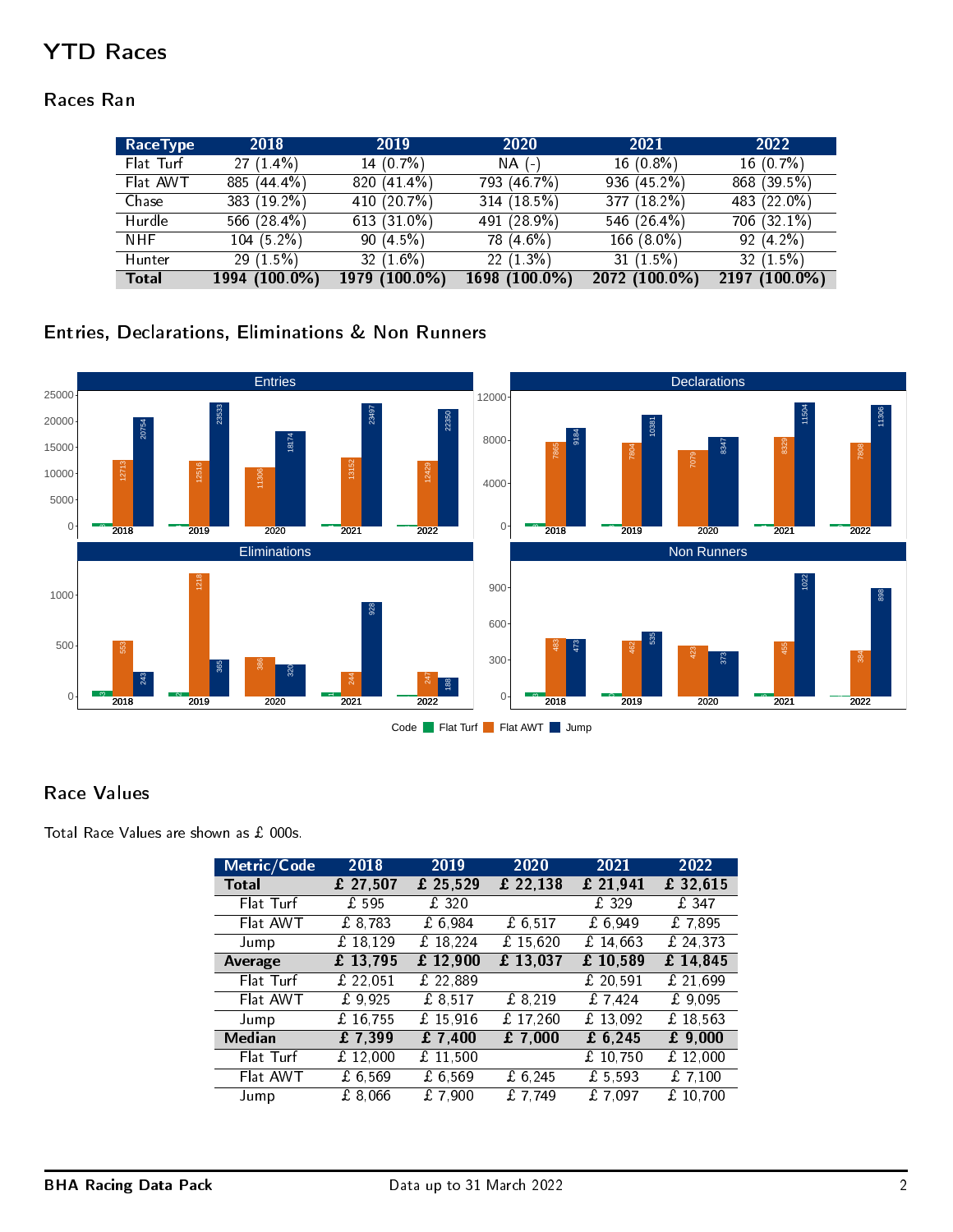### Average Field Size

| Code/Race Type        | 2018  | 2019 | 2020 | 2021  | 2022  |
|-----------------------|-------|------|------|-------|-------|
| Flat Turf             | 10.37 | 1379 |      | 12.38 | 11.38 |
| Flat AWT              | 8.34  | 8.95 | 8.39 | 8.41  | 8.55  |
| Jump                  | 8.05  | 8.60 | 881  | 9.36  | 7.93  |
| Code/Race Type        | 2018  | 2019 | 2020 | 2021  | 2022  |
| Flat                  | 8.40  | 9.03 | 8.39 | 8.48  | 8.60  |
| Pattern/Listed        | 8.40  | 7.78 | 7.83 | 767   | 711   |
| Handicap              | 8.78  | 9.33 | 8.54 | 851   | 8.66  |
| <b>WFA Conditions</b> | 7.23  | 8.43 | 8.66 | 9.48  | 9.12  |
| Maiden                | 8.22  | 9.35 | 9.36 | 8.60  | 889   |
| Novice                | 7.11  | 8.24 | 7.67 | 7.78  | 8 2 4 |
| Seller/Claimer        | 6.31  | 6.33 | 6.35 | 6.36  | 592   |
| Auction               | 8.06  | 8.09 | 8.05 | 938   | 853   |

| Code/Race Type        | 2018  | 2019  | 2020  | 2021  | 2022 |
|-----------------------|-------|-------|-------|-------|------|
| <b>Chase</b>          | 6.85  | 7.35  | 7.65  | 7.94  | 6.82 |
| Pattern/Listed        | 938   | 9.74  | 9.57  | 897   | 8.59 |
| Handicap              | 6.89  | 741   | 7.76  | 8.09  | 6.76 |
| Maiden/Novice         | 4.03  | 4.42  | 3.93  | 4.52  | 4.18 |
| <b>WFA Conditions</b> | 743   | 9.00  | 10.00 | 767   | 6.50 |
| <b>Hurdle</b>         | 8.88  | 9.43  | 9.48  | 10 12 | 8.61 |
| Pattern/Listed        | 11.00 | 10.98 | 10.61 | 10.69 | 1013 |
| Handicap              | 9.01  | 9.55  | 9.91  | 10.30 | 9.01 |
| Maiden/Novice         | 847   | 9.11  | 8.85  | 9.96  | 8.00 |
| <b>WFA Conditions</b> | 6.69  | 8.06  | 6.88  | 7.29  | 547  |
| Seller/Claimer        | 6 33  | 6.80  | 5.50  | 7.75  | 6.00 |
| <b>NHF</b>            | 8.22  | 9.27  | 992   | 9.83  | 9.20 |
| <b>Hunter</b>         | 7 17  | 6.78  | 6.64  | 10.77 | 584  |

# Divided Races

| Code | Type       | 2018 | 2019 | 2020 | 2021 | 2022 |
|------|------------|------|------|------|------|------|
| Flat | Hcap       | 48   | 15   | 35   | 36   | 40   |
|      | WFA        |      |      |      | 19   | 13   |
|      | Hcap       |      | h    |      |      | 22   |
| Jump | <b>WFA</b> |      | h    | q    | つつ   | 10   |

# Proportion of Races by Handicap/WFA

|      | Code Type 2018 2019 2020 2021 2022 |  |  |
|------|------------------------------------|--|--|
| Flat | WFA 25.3% 25.8% 25.5% 28.3% 28.3%  |  |  |
|      | Hcap 74.7% 74.2% 74.5% 71.7% 71.7% |  |  |
|      | WFA 43.0% 40.5% 42.2% 43.4% 36.6%  |  |  |
| Jump | Hcap 57.0% 59.5% 57.8% 56.6% 63.4% |  |  |

# Non Runners (as percentage of Declarations)

| Code      | 2018          | -2019         | 2020         | 2021         | 2022        |
|-----------|---------------|---------------|--------------|--------------|-------------|
| Flat Turf | 33 $(10.5\%)$ | $30(13.5\%)$  |              | 26(11.6%)    | 8(42%)      |
| Flat AWT  | 483 (6.1%)    | 462 (5 9%)    | $423(6.0\%)$ | $455(5.5\%)$ | 384 (4.9%)  |
| Jump      | 473 (5.2%)    | 535 $(5.2\%)$ | 373(4.5%)    | 1022 (8.9%)  | 898 (7.9%)  |
| Overall   | 989 (5.7%)    | 1027(56%)     | 796 (5.2%)   | 1503(7.5%)   | 1290 (6.7%) |

## Non Runners per Race

| Code      | 2018 | 2019        | 2020 | 2021 | 2022 |
|-----------|------|-------------|------|------|------|
| Flat Turf | 1 22 | 214         |      | 1.62 | O 50 |
| Flat AWT  | 0.55 | <u>በ 56</u> | 0.53 | በ 49 | በ 44 |
| Jump      | በ 44 | በ 47        | በ 41 | በ 91 | 0 68 |
| Overall   | 0.50 | 0.52        | O 47 | 0.73 | O 59 |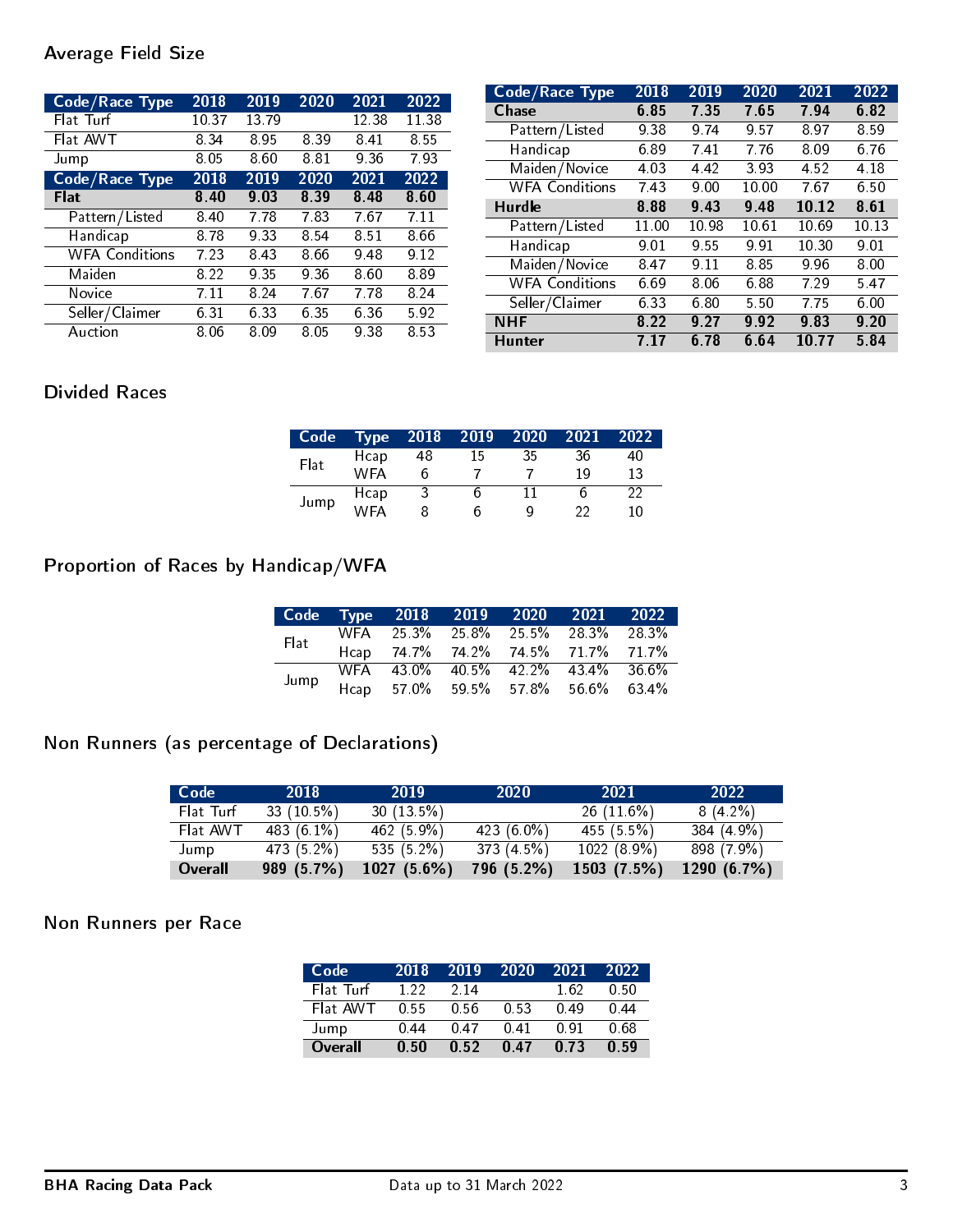# YTD Runners

#### Total Runners

| Code         | 2018  | 2019  | 2020  | 2021  | 2022  |
|--------------|-------|-------|-------|-------|-------|
| Flat Turf    | 280   | 193   |       | 198   | 182   |
| Flat AWT     | 7382  | 7340  | 6654  | 7874  | 7424  |
| Jump         | 8711  | 9846  | 7974  | 10494 | 10408 |
| <b>Total</b> | 16373 | 17379 | 14628 | 18566 | 18014 |

### Average Runs per Horse

| Code    | 2018 | 2019 | 2020 | 2021 | 2022 |
|---------|------|------|------|------|------|
| Flati   | 2.38 | 2.31 | 2.32 | 247  | 240  |
| Jump    | 1.96 | 194  | 174  | 189  | 2.05 |
| Overall | 2.17 | 2.12 | 2.00 | 2.14 | 2.21 |

Jump

 $\overline{\ }$  Total  $\overline{\ }$ 

Individual Runners

# YTD Horses in Training

Total

| <b>Type</b> | 2018  | 2019  | 2020  | 2021  | 2022  |
|-------------|-------|-------|-------|-------|-------|
| Flat        | 11050 | 11239 | 11058 | 10916 | 10834 |
| Jump        | 6060  | 6770  | 6800  | 7480  | 6874  |
| Dual        | 1166  | 613   | 697   | 659   | 680   |
| Total       | 18276 | 18622 | 18555 | 19055 | 18388 |

### Flat

| AgeCat          | 2018  | 2019  | 2020  | 2021  | 2022  |
|-----------------|-------|-------|-------|-------|-------|
| 2Y <sub>O</sub> | 3072  | 3130  | 2909  | 2885  | 2865  |
| 3Y O            | 3784  | 3703  | 3800  | 3635  | 3655  |
| 4Y O            | 1749  | 1862  | 1827  | 1922  | 1919  |
| $5Y0+$          | 2445  | 2544  | 2522  | 2474  | 2395  |
| Total           | 11050 | 11239 | 11058 | 10916 | 10834 |

# Dual AgeCat 2018 2019 2020 2021 2022

| Total  | 1166 | 613 | 697 | 659 | 680 |
|--------|------|-----|-----|-----|-----|
| $5Y0+$ | 804  | 384 | 431 | 412 | 402 |
| 4Y O   | 291  | 189 | 188 | 188 | 192 |
| 3YO    | 71   | 40  | 78  | 59  | 86  |
| $\sim$ |      |     |     |     |     |

AgeCat 2018 2019 2020 2021 2022 3-4YO 644 806 756 712 731 5-6YO 2338 2663 2699 2825 2659 7-8YO 1699 1870 1907 2227 1989 9YO+ 1379 1431 1438 1716 1495

# Monthly Snapshot (March 2022)

| <b>Type</b> | HIT   | Proportion |
|-------------|-------|------------|
| Flat        | 9911  | $59.5\%$   |
| Jump        | 6101  | $36.6\%$   |
| Dual        | 646   | 3.9%       |
| Total       | 16658 | 100.0%     |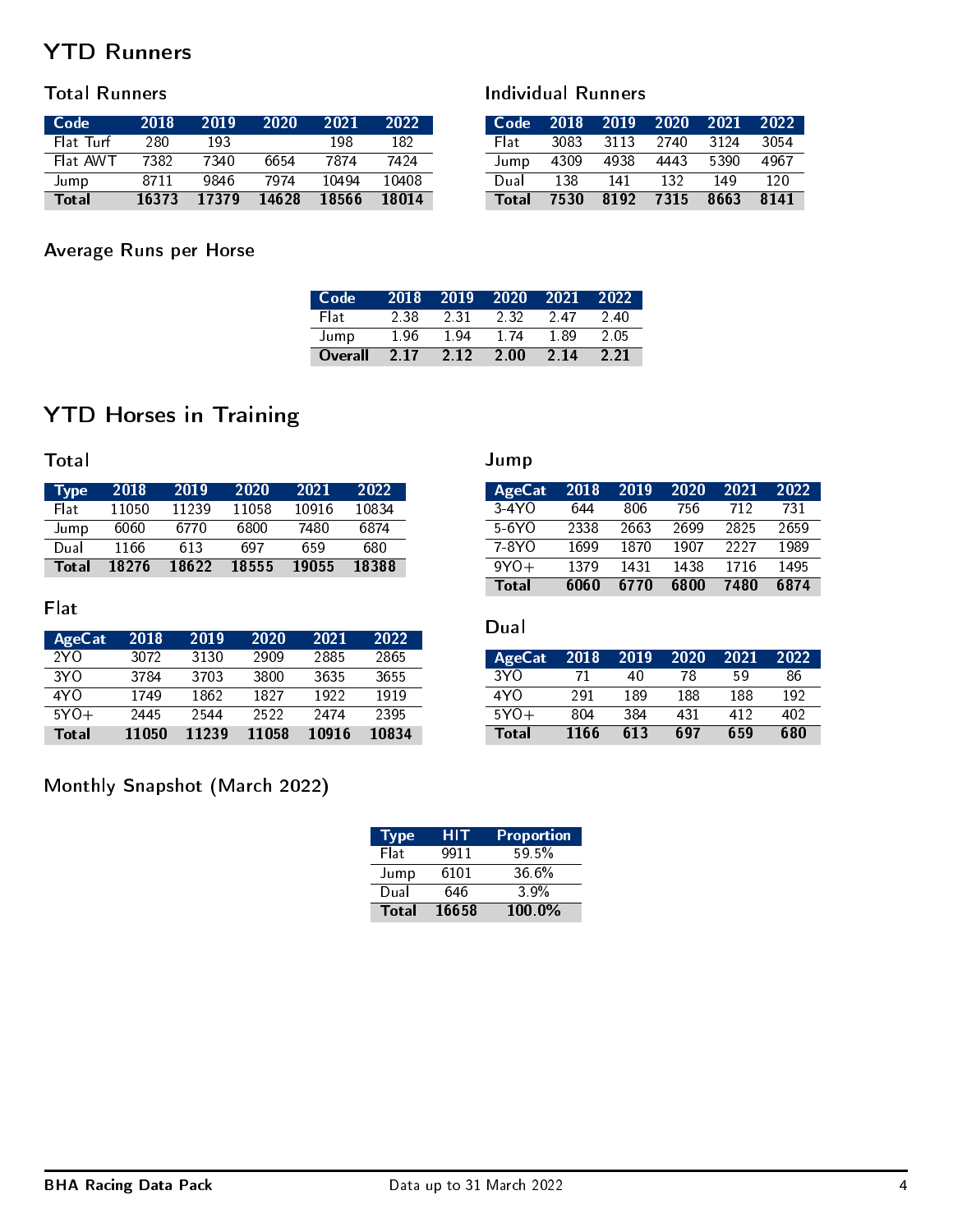# Key Perfomance Indicators (YTD)

### 7+ Race Cards

| Metric 2018 2019 2020 2021 2022                                              |  |  |          |
|------------------------------------------------------------------------------|--|--|----------|
| 7+ Races 71.0% 57.8% 72.5% 95.7% 78.9%                                       |  |  |          |
| $\langle 7 \text{ Races} \quad 29.0\% \quad 42.2\% \quad 27.5\% \quad 4.3\%$ |  |  | $21.1\%$ |

### Races with  $< 6$  Runners

| Code      | 2018    | 2019              | 2020     | 2021     | 2022     |
|-----------|---------|-------------------|----------|----------|----------|
| Flat Turf | $7.4\%$ | $0.0\%$           |          | $12.5\%$ | $6.2\%$  |
| Flat AWT  | 14.7%   | 12.0 <sup>%</sup> | $13.6\%$ | 15.0%    | 12.3%    |
| Jump      | 237%    | $201\%$           | 17.0%    | $13.5\%$ | $25.5\%$ |
| Overall   | 19.5%   | $16.6\%$          | 15.4%    | $14.1\%$ | $20.2\%$ |

### Races with  $8+$  Runners

| Code      | 2018  | 2019    | 2020  | 2021  | 2022              |
|-----------|-------|---------|-------|-------|-------------------|
| Flat Turf | 70.4% | $929\%$ |       | 87.5% | $81,2\%$          |
| Flat AWT  | 612%  | 67.3%   | 57.9% | 62.4% | 66 0%             |
| Jump      | 49.7% | 557%    | 59.6% | 66.8% | 49 0 <sup>%</sup> |
| Overall   | 55.1% | 60.8%   | 58.8% | 65.0% | $56.0\%$          |

#### Races with Odds On & Evens Favourites

| Code    | 2018     | 2019    | 2020     | 2021     | 2022     |
|---------|----------|---------|----------|----------|----------|
| Flat    | 18.5%    | $211\%$ | $16.5\%$ | $18.2\%$ | 19.0%    |
| Jump    | $25.9\%$ | 25.7%   | 23.8%    | 221%     | 24.7%    |
| Overall | 22.5%    | 23.8%   | 20.4%    | 20.3%    | $22.4\%$ |

## Races with Odds Against Favourites

| Code    | 2018  | 2019  | 2020     | 2021         | 2022  |
|---------|-------|-------|----------|--------------|-------|
| Elat.   | 81.5% | 78.9% | $83.5\%$ | 81 8%        | 81.0% |
| Jump    | 74.1% | 74.3% | 76.2%    | 77 9%        | 75.3% |
| Overall | 77.5% | 76.2% | 79.6%    | <b>79.7%</b> | 77.6% |

### Races shown on FTA Television

| Code 2018    |     | 2019 | 2020 | 2021 | 2022 |
|--------------|-----|------|------|------|------|
| Flat         | 25. |      | Б,   | 10   |      |
| Jump         | 92  | 07   | ۹5   | 106  | 123  |
| <b>Total</b> | 117 | 108  | 100  | 116  | 134  |